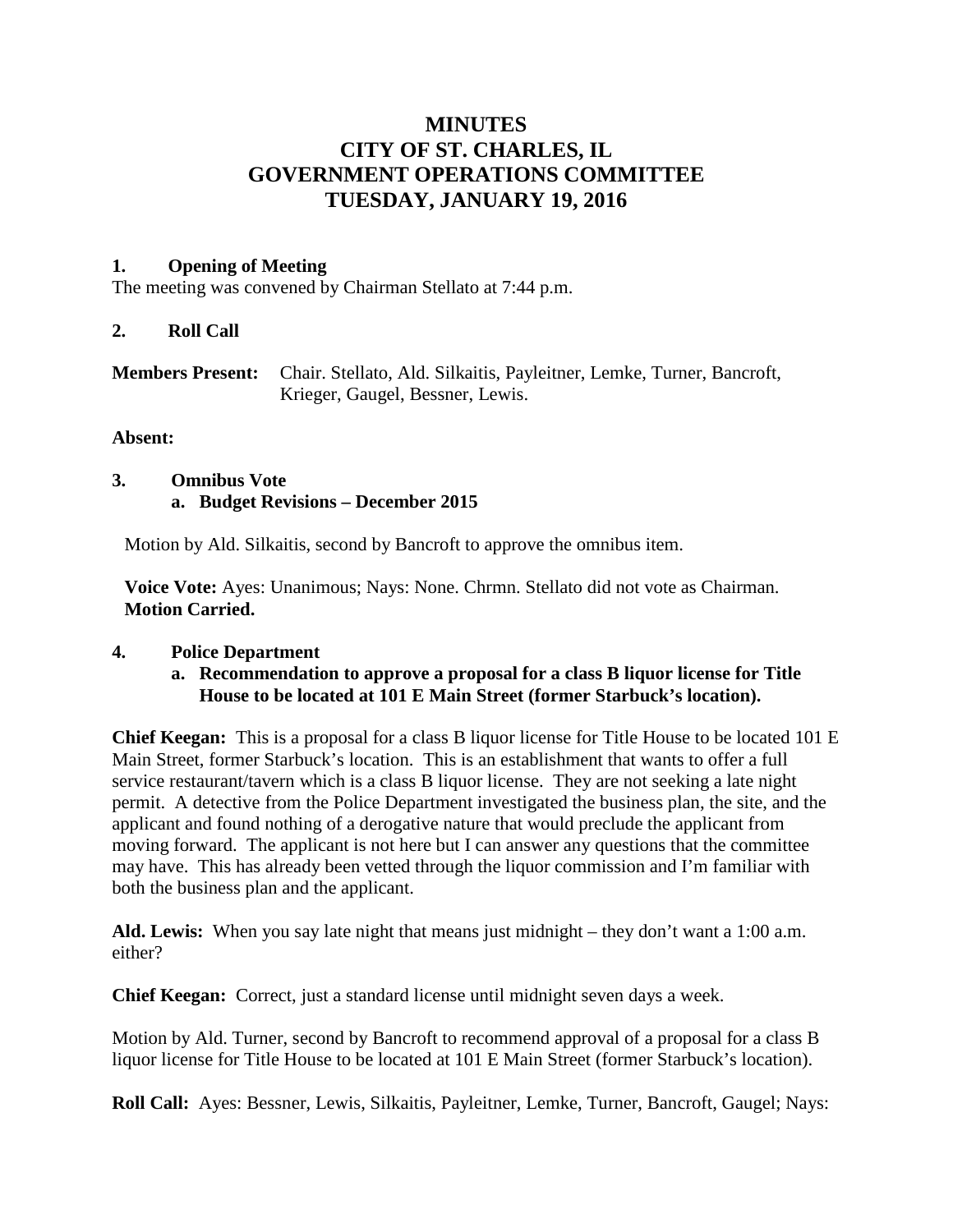Krieger. Chrmn. Stellato did not vote as chair. **Motion Carried.**

# **b. Recommendation to approve a proposal for a class B liquor license for McNally's Group, LLC to be located at 109 W Main Street (former Valley Lodge Tavern).**

**Chief Keegan:** This is a recommendation for a class B liquor license for McNally's Group LLC to be located at 109 W Main Street (former Valley Lodge Tavern). Before this location changed hands to Valley Lodge Tavern, this was in fact the McNally's group prior to McNally's relocating to the west side of Main Street. This is really a crown jewel of our downtown. It's a well-established, well-run business and they are seeking a full service class B liquor license with a 1:00 a.m. late night permit. The Police Department looked into the business and site plans and found nothing of a derogatory nature.

**Shay Clark and live in West Dundee:** (no questions asked from committee).

Motion by Ald. Turner, second by Silkaitis to recommend approval of a proposal for a class B liquor license for McNally's Group, LLC to be located at 109 W Main Street (former Valley Lodge Tavern).

**Roll Call:** Ayes: Bessner, Lewis, Silkaitis, Payleitner, Lemke, Turner, Bancroft, Gaugel; Nays: Krieger. Chrmn. Stellato did not vote as chair. **Motion Carried.**

# **c. Recommendation to approve a proposal for a class D2 liquor license for St. Charles Hotel Partners, LLC d/b/a Hilton Garden Inn located at 4070 E Main Street, St. Charles.**

**Chief Keegn:** This is a recommendation to approve a proposal for a class D2 liquor license for the St. Charles Hotel Partners, LLC d/b/a Hilton Garden Inn located at 4070 E Main Street. This is really a housekeeping matter. It's not only a corporate name change but also an ownership change. The business and site plans and general manager are all remaining the same. This is full service hotel with a banquet facility and a restaurant. The attorney of record is present tonight.

# **Dean T. Maragus from the law firm of Maragus & Maragus.**

**Ald. Turner:** So all we're really doing here is changing management and ownership?

# **Atty. Maragus:** Yes.

Motion by Ald. Turner, second by Silkaitis to recommend approval of a proposal for a class D2 liquor license for St. Charles Hotel Partners, LLC d/b/a Hilton Garden Inn located at 4070 E Main Street, St. Charles.

**Roll Call:** Ayes: Bessner, Lewis, Silkaitis, Payleitner, Lemke, Turner, Bancroft, Gaugel; Nays: Krieger. Chrmn. Stellato did not vote as chair. **Motion Carried.**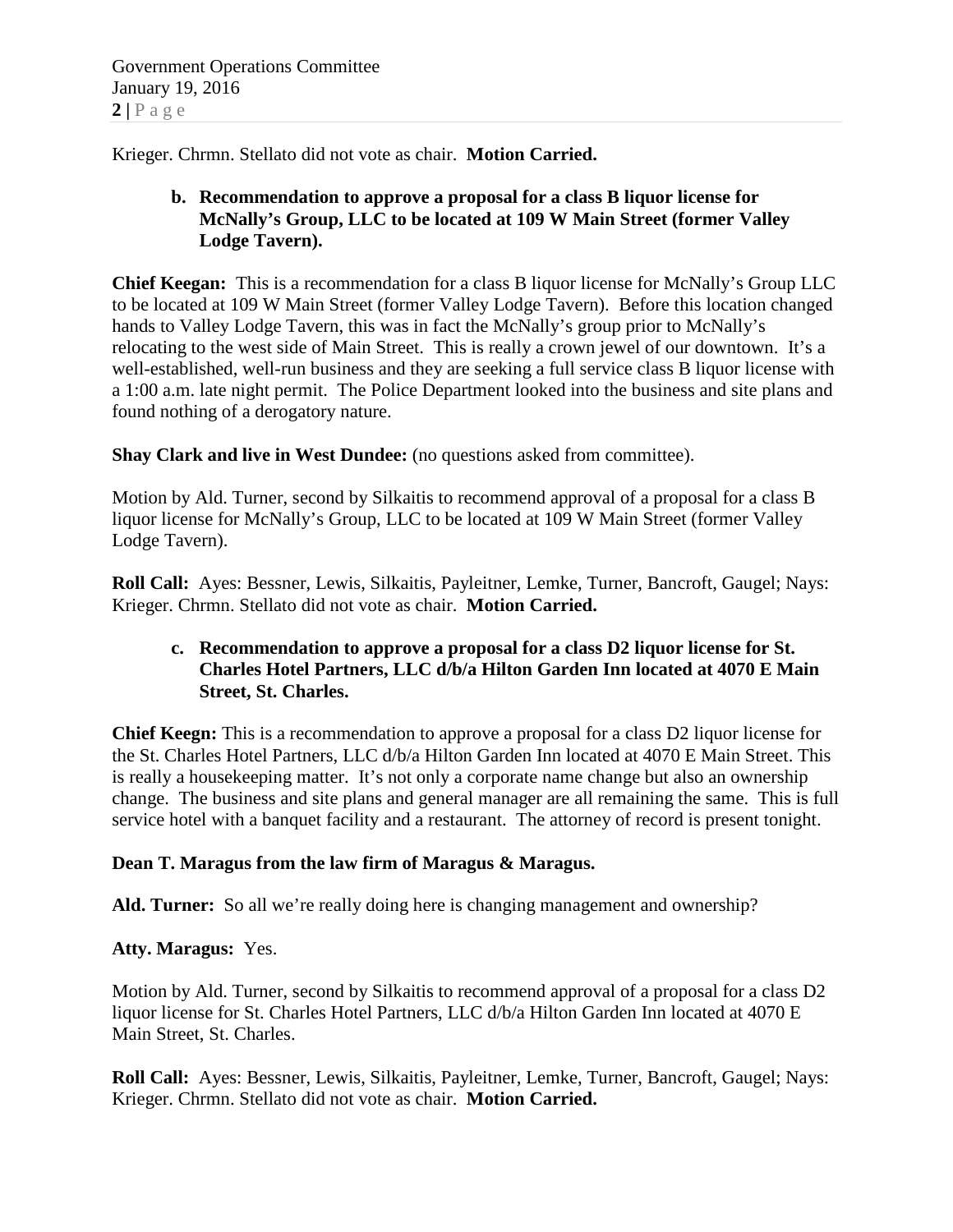#### **5. Human Resources Department**

**a. Recommendation to approve a Resolution Relating to Termination of Participation by Elected Officials in the Illinois Municipal Retirement Fund.**

**Denice Brogan:** I have a resolution relating to the termination of participation by elected officials in the Illinois Municipal Retirement Fund (IMRF) before you. In July 2015, IMRF did a random audit of the City's plan and as a result of that audit, it was determined by the IMRF that the City Clerk and the aldermen positions no longer qualify for participation. The resolution form from IMRF 6.64T will terminate participation of IMRF for city clerk and aldermen as of May 1, 2015 which is the beginning of our fiscal year.

**Chrmn. Stellato:** I didn't know that we were ever eligible, so this is kind of an absurd thing and I know it's a cleanup item.

**Denice:** This has been in place since 1991 and very few have selected to participate over the years.

Motion by Gaugel, second by Bessner to recommend approval of a Resolution Relating to Termination of Participation by Elected Officials in the Illinois Municipal Retirement Fund.

**Voice Vote:** Ayes: Unanimous; Nays: None. Chrmn. Stellato did not vote as Chairman. **Motion Carried.**

#### **6. City Administration Office a. Presentation of the Final Strategic Planning Process Summary Report.**

**Mark Koenen:** We started this process about 14 months ago and we said we needed to establish what our north star is and that's why the Strategic Plan is important. If you don't have one, any organization is navigating with magnetic north as oppose to true north. All organizations whether you're corporate, municipal, non-for-profit, or personal; you have a plan; whether it's a career plan, 401K, retirement plan; if you don't have a plan than you plan to fail. The City of St. Charles has a Strategic Plan that we're going to talk about tonight. We're going to give you a high level view and our colleagues from Sikich are here to help us; Greg Kuhn and Cristi Musser. We have a new mission statement that will be explained tonight. After the presentation I can answer any question or comments anyone may have; and I certainly hope you will give us a favorable nod to move ahead with the next five years for our Strategic Plan.

**Greg Kuhn, Director of Government Management Consulting, Sikich; and I'm joined tonight with Cristi Musser, Senior Consultant on our team.** Over the last few months we've had the pleasure of working with all of you on developing the Strategic Plan piece by piece

Strategic planning is an exercise that I describe as it's leadership's expression of the future. I have a quote from John Bryson who wrote figuratively in a not-for-profit strategic planning book, "Strategic planning is a disciplined effort to produce fundamental decisions and actions that shape and guide what an organization (or other Entity) is, what it does, and why it does it."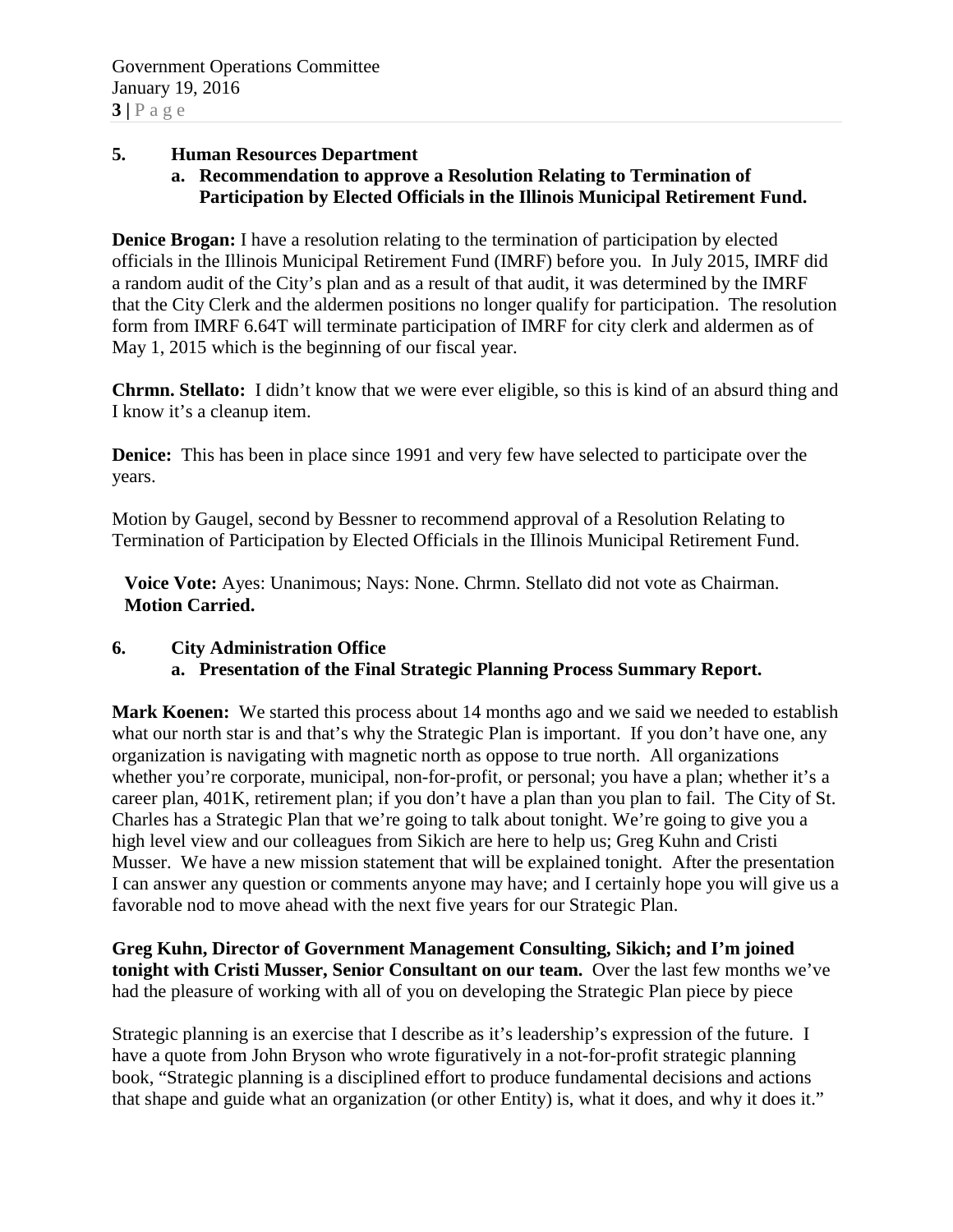Government Operations Committee January 19, 2016  $4 | P \text{ a } \text{ g } e$ 

So it is about developing a roadmap for the future. Greg went through a powerpoint presentation:

**Slide: Strategic Planning Overview:** diagram lays out the process the City went through for the last several months. We worked with the community and conducted focus group sessions, did an analysis of their feedback and shared it with the Council. We also held stakeholder interviews which were a very good cross-section of the community as were the focus groups. We collected that data, shared it with both staff and the Council and that information was fed into the process when we began our workshop sessions. Those sessions begin with the review of the City's mission. The group did make some modifications and updates to the mission and those words will stand the test of time for a good while. They are all good ideas and commitments that you made to each other and to the citizens of the community. We also did a visioning exercise and looked down the road. Visioning is trying to find that point on the horizon and to quote my colleague, true north vs. magnetic north – there is an old saying that I am paraphrasing: "If you don't know where you're going, any place will do." You need to have a point on the horizon where you are aiming.

We conducted a SWOT analysis and collectively looked at the community and organizations strength and weaknesses as well as opportunities and threats. From those processes we developed goals, they were organized and prioritized by the Council and now we are starting to turn the corner on this diagram and begin to start working with staff on developing the strategies to get you there.

**Slide: Process Overview:** We prepared with staff and provided a variety of background information with materials and interviews with key leaders from the council and the community. Stakeholders and focus groups all fit into this process. Both council members and staff were at the workshops, so it is representing the leadership from the community in both policy and operational side. We prioritize the goals that were the outcome and next we are beginning the action plans.

**Slide: Focus Groups:** We asked questions of the community that were geared toward the Strategic Plan and the items and topics we were going to cover.

**Slide: Leadership Workshops:** All City council and department heads participated and some other key management team members in those workshops as well. Why hold a workshop? It is to gain and benefit from having all the leadership's perspectives, their knowledge – it's all essential. This is about exchanging a lot of ideas in a concise and condense amount of time. Having both groups together at one time adds to understanding. Staff members get to understand how policy makers see and view things and at the same time staff is there to help policy makers understand some of the complications or opportunities and contacts where policies and operations take place in the City.

**Slide: Leadership Workshop Framework and Group Exercises:** showed the exercises that were walked through in the workshop. Goals were organized in a matrix of four quadrants and two dimensions. First dimension is time – short or long term goals. Short term was three years or less; long term was 3-8 years. Next dimension is complexity. How hard or complex might it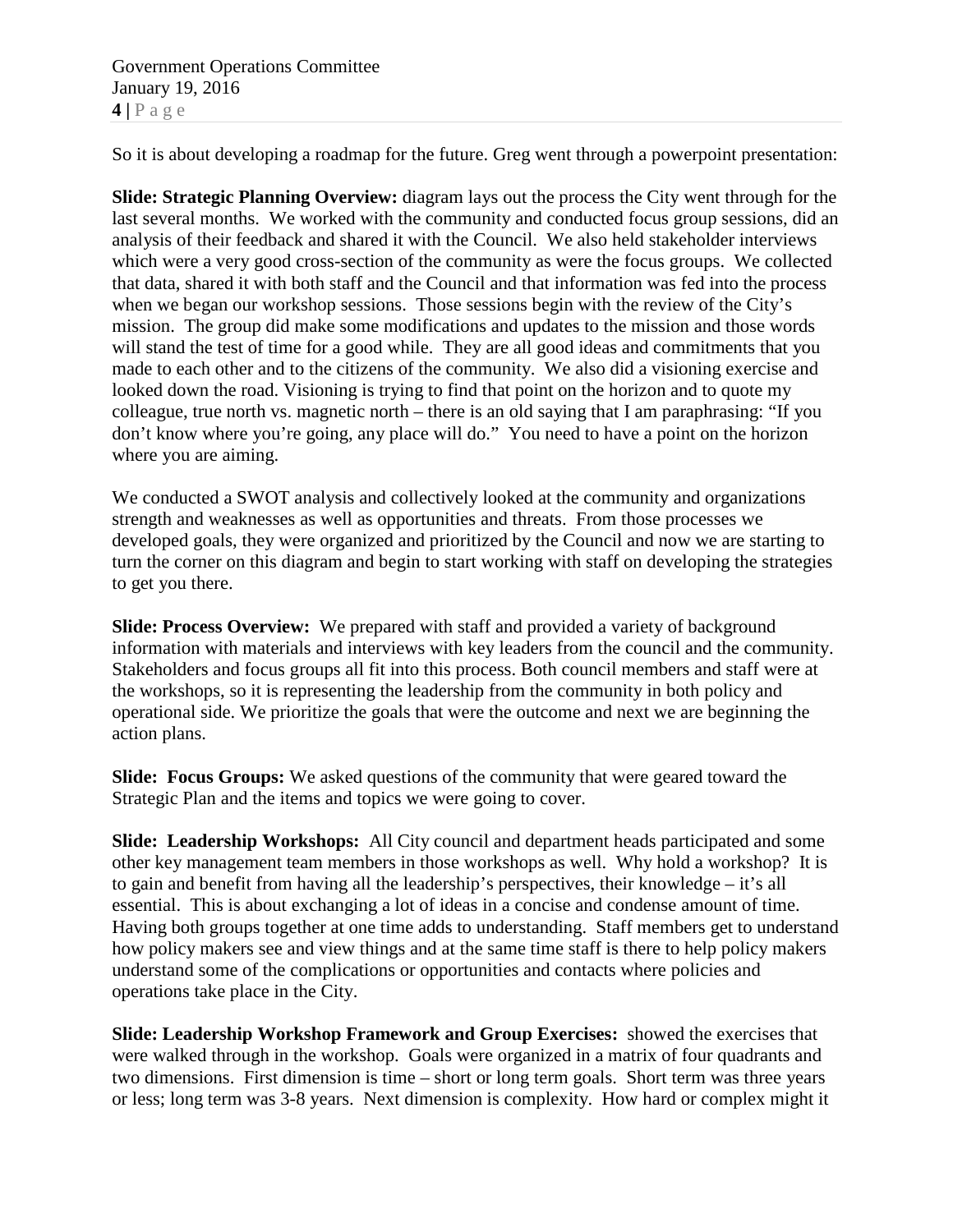Government Operations Committee January 19, 2016  $5|$   $P$  a g e

be to achieve the goals that were identified and the two ends of the dimension were routine and complex. Routine does not always mean easy. Routine meant something more that the City would have control over; you might have to shift some resources, shift dollars or staff time, might have to use some outside help; but generally things the City could handle if you had the intent or will to do it. Complex items involved extraordinary resources, outside experts, working with another unit of government or private enterprise or things of that nature.

**Slide: Mission Statement and Guiding Principles:** showed the outcome of the work that was done during this process. It was an update of the City's mission statement. Mission statements should be revisited and they can either be affirmed, or it can be refined or revised to make it more relevant or meaningful to the group today. The guiding principles will guide the City.

We wanted a mission statement that could be easily remembered. **"Heritage, Community, Service, Opportunity"**; four very meaningful and powerful words when put together. Guiding principles are how we're going to achieve those four elements of our mission.

- Respect,
- Engagement
- Sense of Community
- Accountability
- Excellence

These are very meaningful phrases and should guide your work going forward on an everyday basis as well as making larger and important policy decisions.

**Slide: Goal Identification:** this was a collaborative effort in everyone sharing in on the goals. No ideas were limited.

# **Slide: Prioritization of Goals by Time and Complexity (time and complexity matrix).**

**Slide: Top Three Consensus Goals by Time and Complexity:** readout of short and long term routine goals vs. short and long term complex goals. These are all worthwhile goals and they can't all be tackled at once and that's just a reality of time, resources, and opportunities. There are many other goals that are listed and I urge everyone to look at the details there.

**Slide: Action Planning –** Steps to Operationalize the Goals: Tomorrow I begin to work with staff on action planning. Our role in this process is to give them a booster shot to help guide them and get them started. We are not going to be a substitute for your staff, but to give them some coaching and tools to go forward, such as:

- Who is going to be responsible for what?
- How are you going to accomplish the goals?
- What are those little steps that its going to take and with some of these complex goals there will be a variety of steps?
- What kind of resources are they going to require something new or additional? What are some are approximate costs?
- Then timetables when are we going to get started? The idea is to map these out to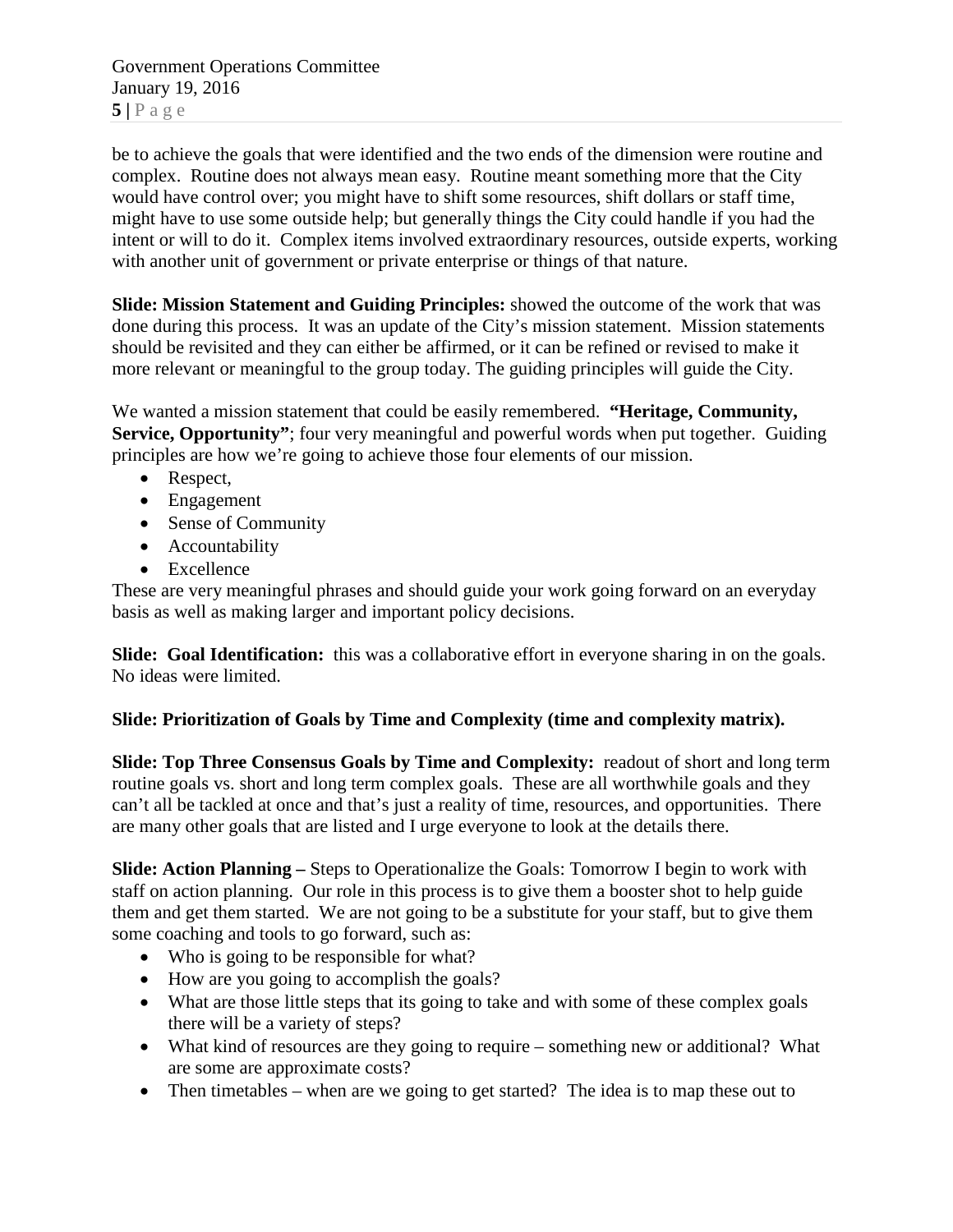make sense and have staff apply their professional knowledge and expertise.

• Measures – how will you know when you get to the end and/or something has been accomplished?

**Slide: Action Planning:** example of a Strategic Action Sheet.

Myself along with Cristi, and we have a team of data analysts back at the office and other consultants who have worked throughout this process, we've all enjoyed this.

**Chrmn. Stellato:** Mark, just to get a scope of the amount of help we had on this project; we had staff, department directors, and council; we have many volunteers and stakeholders task force that stepped up to be involved in those meetings.

**Mark:** We had between 100 to 200 people who participated in this processes either in a formal or informal manner and some of those people are here tonight.

**Chrmn. Stellato:** If I could get a show of hands from the audience – thank you all very much. It was very important that we had your input.

Motion by Ald. Bessner, second by Krieger to accept the Strategic Plan.

**Voice Vote:** Ayes: Unanimous; Nays: None. Chrmn. Stellato did not vote as Chairman. **Motion Carried.**

#### **7. Finance Department**

a. Recommendation to approve a Resolution Abating a Portion of the 2015 Property Tax Heretofore Levied for the City of St. Charles.

Chris Minick: We discussed the tax levy back in December 2015 and City Council passed a tax levy of \$20,102,280. Included in that \$20M tax levy are debt service of principle and interest requirements and tax levies related to our general obligations bonds in the amount of \$8,047,163. The City has a long standing practice and policy that those general obligations and debt service payments be made out of our general revenue stream and we actually go forward each and every year and abate or remove those debt service levies from the property tax bills of our residents. Included in the packet tonight is the resolution to do that for the 2015 property tax levy. The resolution will remove approximately \$8,047,163 from the tax levy, leaving a remainder operating levy of \$12,550,117. As the committee will further recall this has amount of the tax levy of the operating levy has been held steady since 2009 tax levy for the City of St. Charles. Staff is recommending approval of the abatement resolution. This is one of the final steps in the tax levy process that we go through each and every year. We will receive a final equalize assess evaluation tax rate and we'll be able to finalize the levy in late March, early April. This will remove roughly the \$8M from the tax bills of our residents.

Motion by Ald. Turner, second by Bancroft to recommend approval of a Resolution Abating a Portion of the 2015 Property Tax Heretofore Levied for the City of St. Charles.